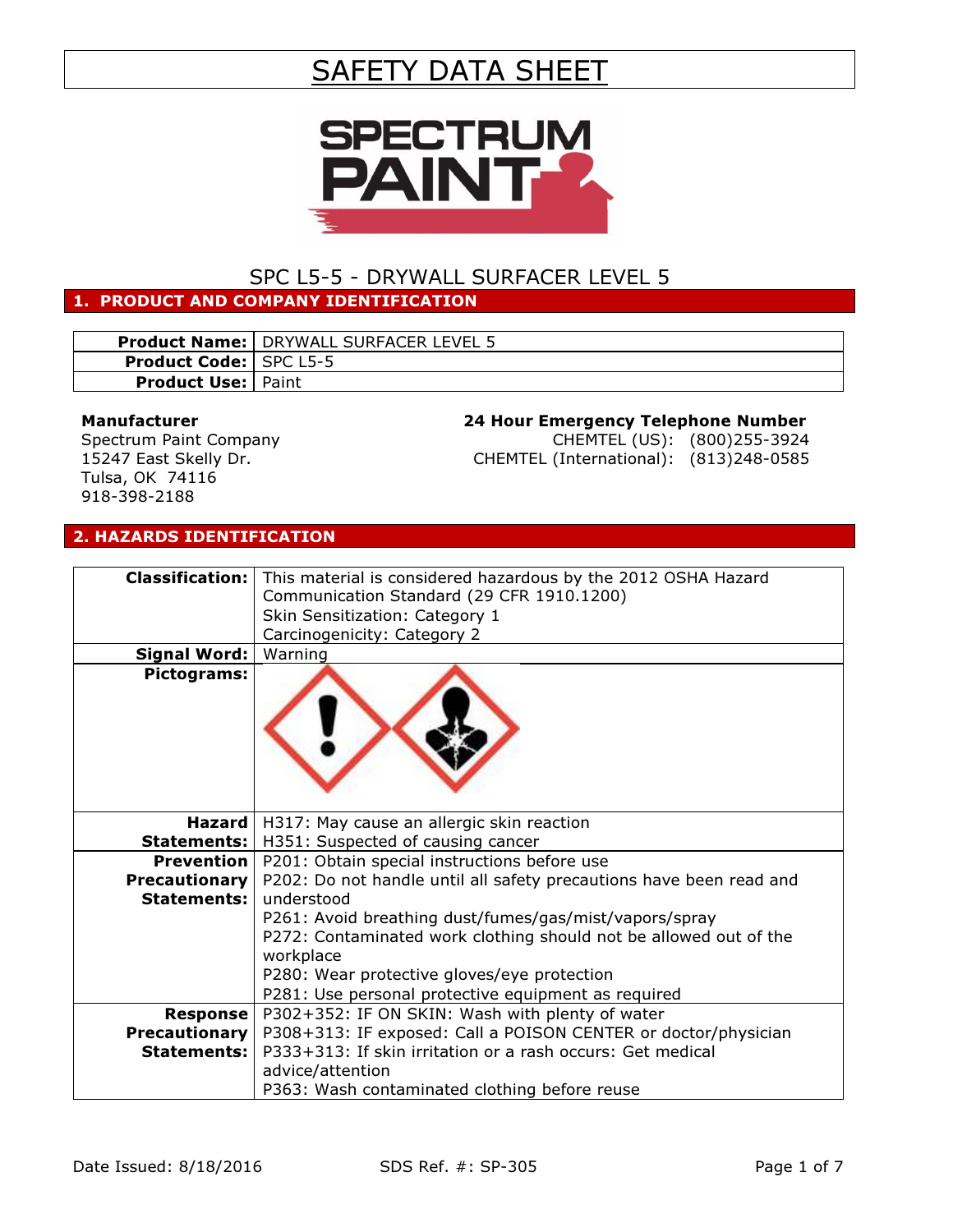| Storage              | P405: Store locked up                                                   |
|----------------------|-------------------------------------------------------------------------|
| <b>Precautionary</b> |                                                                         |
| <b>Statements:</b>   |                                                                         |
| <b>Disposal</b>      | P501: Dispose of contents/container to an approved waste disposal plant |
| <b>Precautionary</b> |                                                                         |
| <b>Statements:</b>   |                                                                         |
|                      | <b>Hazards Not</b>   May cause allergic skin reaction                   |
| <b>Otherwise</b>     |                                                                         |
| <b>Classified:</b>   |                                                                         |

## 3. COMPOSITION/INFORMATION ON INGREDIENTS

| <b>Chemical Name</b> | Weight %               | CAS Number            |
|----------------------|------------------------|-----------------------|
| Calcium carbonate    | 20% to 30%   1317-65-3 |                       |
| Titanium dioxide     |                        | 1% to 5% 13463-67-7   |
| Talc                 |                        | 1% to 5% 14807-96-6   |
| Ammonium hydroxide   |                        | 0% to 1%   1336-21-6  |
| Silicon dioxide      |                        | 0% to 1% 7631-86-9    |
| Crystalline silica   |                        | 0% to 1%   14808-60-7 |

## 4. FIRST AID MEASURES

|                          | <b>General Advice:</b>   No hazards requiring special first aid measures             |  |
|--------------------------|--------------------------------------------------------------------------------------|--|
| Eyes:                    | Remove contact lenses, if applicable. Flush eyes with water for at least             |  |
|                          | 15 minutes. Consult a physician.                                                     |  |
|                          | <b>Skin:</b> Remove contaminated clothing. Flush affected area with soap and         |  |
|                          | water.                                                                               |  |
|                          | <b>Ingestion:</b> Remove dentures if applicable and wash out mouth with water. Drink |  |
|                          | large amounts of water. Consult a physician if necessary.                            |  |
|                          | <b>Inhalation:</b>   Move to fresh air. Consult a physician if necessary.            |  |
| Most Important           | May cause allergic skin reaction                                                     |  |
| <b>Symptoms/Effects:</b> |                                                                                      |  |
|                          | <b>Notes to Physician:</b> Treat symptomatically                                     |  |

## 5. FIRE FIGHTING MEASURES

| <b>Suitable</b>         | Use measures suitable to the circumstances and environment                             |  |
|-------------------------|----------------------------------------------------------------------------------------|--|
| <b>Extinguishing</b>    |                                                                                        |  |
| Media:                  |                                                                                        |  |
| <b>Precautions for</b>  | Wear self-contained breathing apparatus and protective gear                            |  |
| <b>Firefighters:</b>    |                                                                                        |  |
|                         | <b>Specific Hazards:</b> Sealed containers may rupture if exposed to high temperatures |  |
| Mechanical Impact   No  |                                                                                        |  |
| <b>Sensitivity:</b>     |                                                                                        |  |
| <b>Static Discharge</b> | <b>No</b>                                                                              |  |
| <b>Sensitivity:</b>     |                                                                                        |  |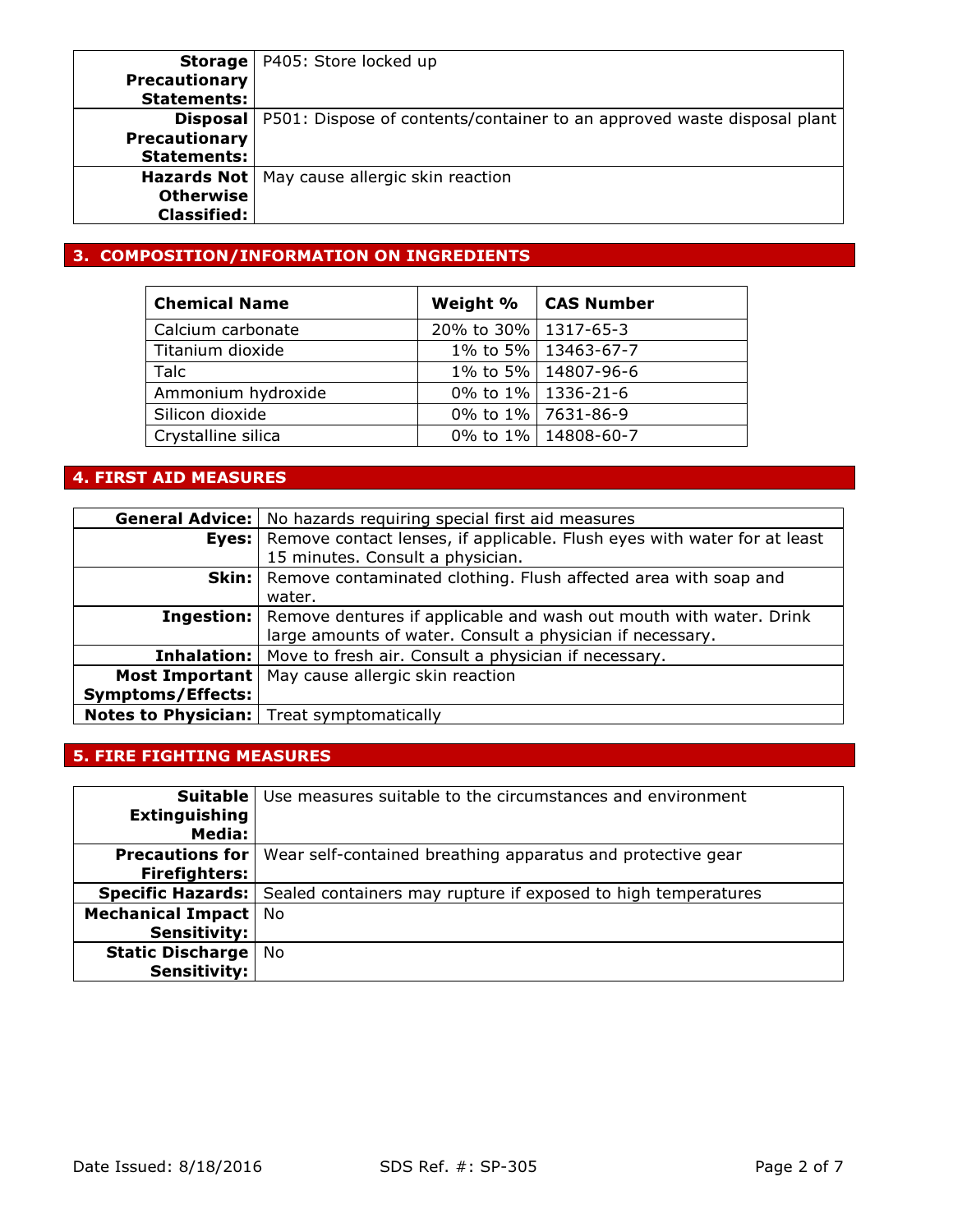## 6. ACCIDENTAL RELEASE MEASURES

|                     | <b>Personal</b> Avoid contact with skin, eyes, and clothing. Avoid breathing vapors.        |  |
|---------------------|---------------------------------------------------------------------------------------------|--|
| <b>Precautions:</b> |                                                                                             |  |
|                     | <b>Other Precautions:</b> If safe to do so, prevent additional spillage                     |  |
|                     | <b>Clean-Up Method:</b> Soak up with inert absorbent material. Dispose of used absorbent in |  |
|                     | suitable containers.                                                                        |  |

## 7. HANDLING AND STORAGE

|                            | <b>Handling</b> Avoid contact with skin, eyes, and clothing. Avoid breathing vapors,             |  |
|----------------------------|--------------------------------------------------------------------------------------------------|--|
|                            | <b>Precautions:</b>   mists, or dust. Wear respiratory equipment if ventilation is insufficient. |  |
|                            | <b>Storage</b>   Keep container tightly closed and out of reach of children                      |  |
| <b>Precautions:</b>        |                                                                                                  |  |
| <b>Incompatible</b>   None |                                                                                                  |  |
| Materials:                 |                                                                                                  |  |

## 8. EXPOSURE CONTROLS/PERSONAL PROTECTION

| Calcium carbonate (1317-65-3)   |                               |                       |
|---------------------------------|-------------------------------|-----------------------|
| <b>NIOSH TWA:</b>               | 5 mg/m3 (respirable fraction) | 10 mg/m3 (total dust) |
| <b>OSHA PEL:</b>                | 5 mg/m3 (respirable fraction) | 15 mg/m3 (total dust) |
| Ammonium hydroxide(1336-21-6)   |                               |                       |
| <b>ACGIH STEL:</b>              | 35 ppm                        | --                    |
| <b>ACGIH TWA:</b>               | 25 ppm                        |                       |
| NIOSH ST:                       | 35 ppm                        | $27 \text{ mg/m}$     |
| <b>NIOSH TWA:</b>               | 25 ppm                        | $18 \text{ mg/m}$     |
| Silicon dioxide(7631-86-9)      |                               |                       |
| <b>NIOSH TWA:</b>               | 6 mg/m $3$                    |                       |
| <b>OSHA TWA:</b>                | 20 mil particles/ft3          | 80 mg/m3/%SiO2        |
| Titanium dioxide(13463-67-7)    |                               |                       |
| TWA:                            | ACGIH: 10 mg/m3               | OSHA: 15 mg/m3        |
| Talc(14807-96-6)                |                               |                       |
| <b>ACGIH TWA:</b>               | 2 mg/m $3$                    | $ -$                  |
| <b>NIOSH TWA:</b>               | $2$ mg/m $3$                  |                       |
| <b>OSHA TWA:</b>                | 20 mppcf                      | --                    |
| Crystalline silica (14808-60-7) |                               |                       |
| <b>ACGIH TWA:</b>               | .025 mg/m3                    | --                    |
| <b>NIOSH TWA:</b>               | $.05$ mg/m3                   |                       |
| <b>OSHA TWA:</b>                | 10 mg/m3/%SiO2+2              | 250 mppcf/%SiO2+5     |

| <b>Engineering</b>       | Maintain adequate ventilation to keep exposure to airborne             |  |
|--------------------------|------------------------------------------------------------------------|--|
| Measures:                | contaminants at safe levels. Use explosion-proof equipment.            |  |
| <b>Hygiene Measures:</b> | No eating, drinking, or smoking while in use. Avoid contact with skin, |  |
|                          | eyes, and clothing. Wash hands, forearms, and face after handling.     |  |
|                          | Wash contaminated clothing before re-use.                              |  |
|                          | <b>Eye/Face</b> Safety glasses/goggles                                 |  |
| <b>Protection:</b>       |                                                                        |  |
| <b>Skin Protection:</b>  | Protective gloves and protective clothing                              |  |
| <b>Respiratory</b>       | Respiratory equipment if ventilation is inadequate                     |  |
| <b>Protection:</b>       |                                                                        |  |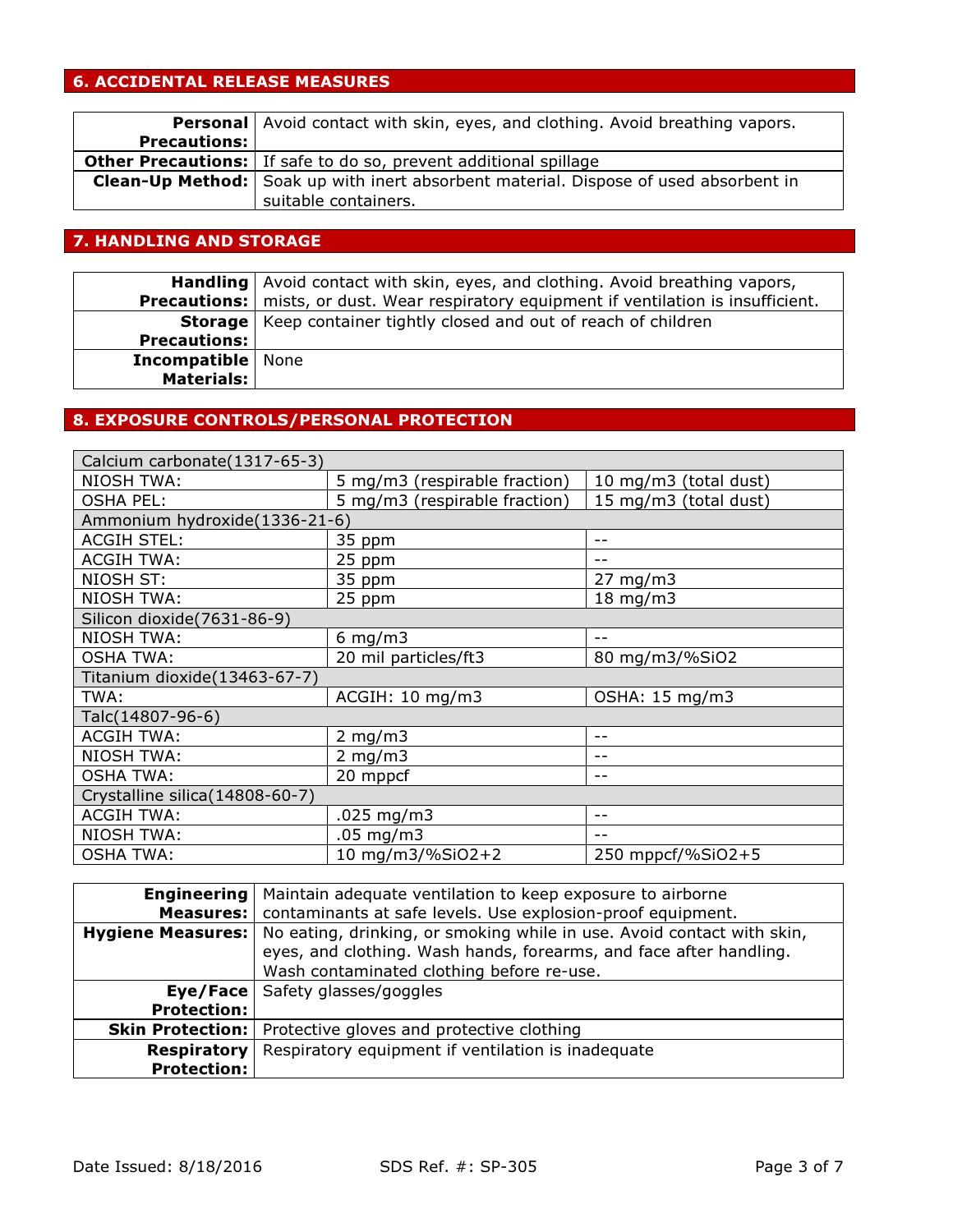## 9. PHYSICAL AND CHEMICAL PROPERTIES

| <b>Physical State:</b>                | Liquid                                         |
|---------------------------------------|------------------------------------------------|
| Color:                                | Determined by customer (white by default)      |
|                                       | <b>Odor:</b> Little to none                    |
| Odor Threshold:                       | No information available                       |
| pH:                                   | No information available                       |
|                                       | Melting Point (°F):   No information available |
| <b>Boiling Point (°F):</b> 100.0 -212 |                                                |
|                                       | Flash Point (°F):   No information available   |
| <b>Flash Point</b>                    | No information available                       |
| Method:                               |                                                |
| <b>Evaporation Rate:</b>              | No information available                       |
| <b>Flammability</b>                   | No information available                       |
| (Solid/Gas):                          |                                                |
| <b>Flammability</b>                   | No information available                       |
| Limits:                               |                                                |
| <b>Vapor Pressure</b>                 | No information available                       |
| (mm Hg):                              |                                                |
| Vapor Density:                        | No information available                       |
| <b>Specific Gravity:</b>              | No information available                       |
| % Solubility in                       | No information available                       |
| Water:                                |                                                |
| Octanol/Water                         | No information available                       |
| <b>Partition</b>                      |                                                |
| <b>Coefficient:</b>                   |                                                |
| Auto-Ignition                         | No information available                       |
| Temperature (°F):                     |                                                |
| <b>Decomposition</b>                  | No information available                       |
| Temperature (°F):                     |                                                |
| Viscosity (KU):                       | No information available                       |

# 10. STABILITY AND REACTIVITY

| <b>Reactivity:</b>   | Not applicable                                              |
|----------------------|-------------------------------------------------------------|
|                      | <b>Possibility of</b>   None under normal conditions of use |
| <b>Hazardous</b>     |                                                             |
| <b>Reactions:</b>    |                                                             |
|                      | <b>Hazardous</b>   None under normal conditions of use      |
| <b>Decomposition</b> |                                                             |
| <b>Products:</b>     |                                                             |
| Stability: $\vert$   | Stable under normal conditions                              |
| <b>Incompatible</b>  | None                                                        |
| <b>Materials:</b>    |                                                             |
| Conditions to        | Freezing                                                    |
| <b>Avoid:</b>        |                                                             |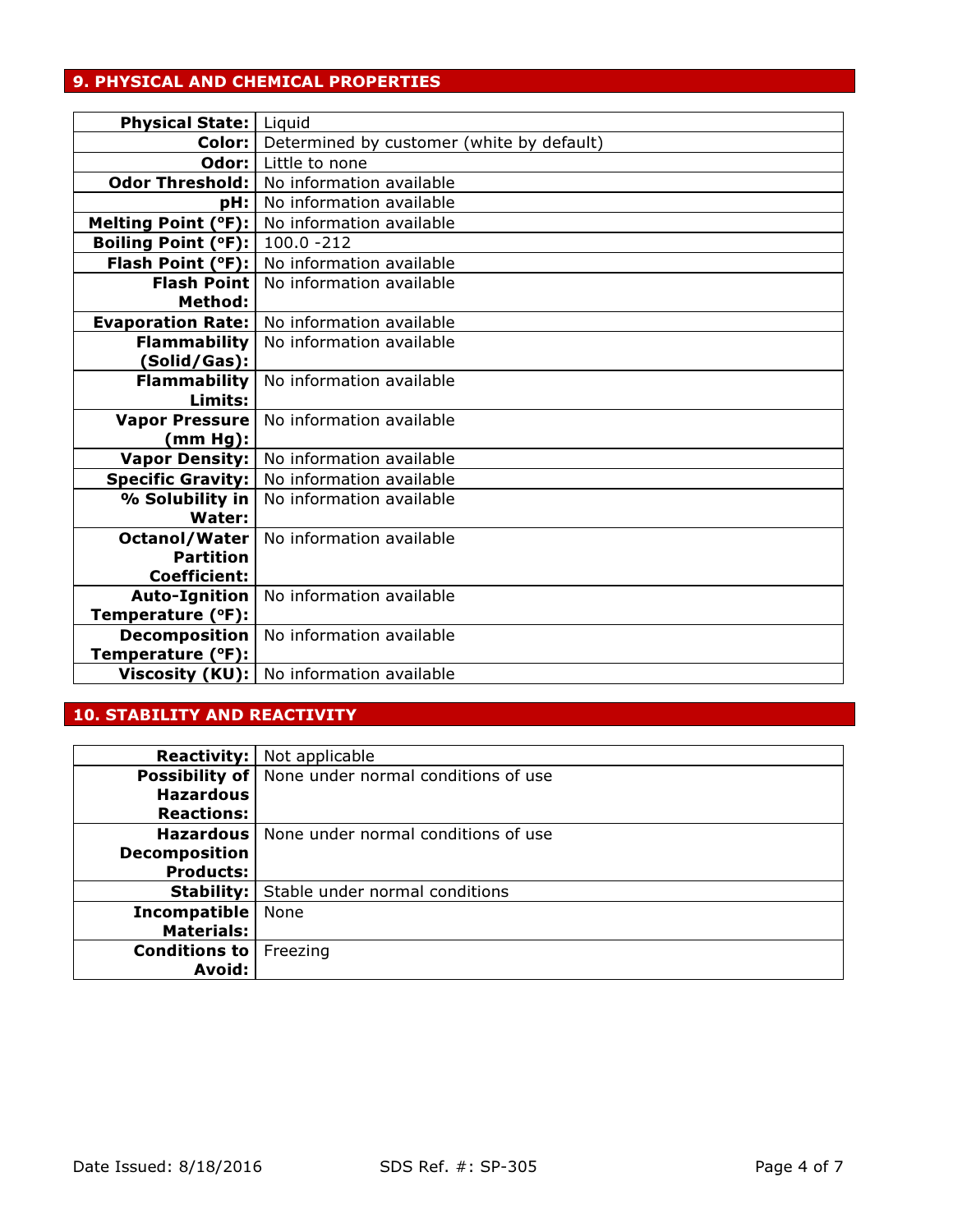## 11. TOXICOLOGICAL INFORMATION

Silicon dioxide(7631-86-9)

Oral LD50 (rat): 3160 mg/kg

Titanium dioxide(13463-67-7)

Dermal LD50 (rabbit): >10000 mg/kg Oral LD50 (rat): >10000 mg/kg

| Exposure: l | <b>Primary Routes of</b>   Eye contact, skin contact, inhalation |
|-------------|------------------------------------------------------------------|
|             | <b>Acute Toxicity:</b>   No information available                |

| <b>Exposure Effects</b>  |                                                         |
|--------------------------|---------------------------------------------------------|
| <b>Eye Contact:</b>      | Irritation                                              |
| <b>Skin Contact:</b>     | Irritation, drying                                      |
| Inhalation:              | Irritation of respiratory system                        |
| Ingestion:               | Gastrointestinal irritation, diarrhea, nausea, vomiting |
| <b>Target Organ</b>      | No information available                                |
| <b>Single Exposure):</b> |                                                         |
| <b>Target Organ</b>      | No information available                                |
| (Repeated                |                                                         |
| Exposure):               |                                                         |
| Sensitization:           | No information available                                |
| <b>Neurological</b>      | No information available                                |
| <b>Effects:</b>          |                                                         |
| <b>Mutagenicity:</b>     | No information available                                |
| Reproductive             | No information available                                |
| <b>Effects:</b>          |                                                         |
| <b>Developmental</b>     | No information available                                |
| <b>Effects:</b>          |                                                         |
| Other:                   | No information available                                |

## 12. ECOLOGICAL INFORMATION

| Titanium dioxide(13463-67-7)               |  |
|--------------------------------------------|--|
| EC50 (water flea, 48 hrs): $  > 1000$ mg/L |  |
| LC50 (fish, 96 hrs): $  > 1000$ mg/L       |  |

| Ecotoxicological<br><b>Effects:</b>                         | The environmental impact of this substance has not been fully evaluated |
|-------------------------------------------------------------|-------------------------------------------------------------------------|
| <b>Acute Toxicity to</b><br>Fish:                           | No information available                                                |
| <b>Acute Toxicity to</b><br><b>Marine</b><br>Invertebrates: | No information available                                                |
| <b>Acute Toxicity to</b><br><b>Marine Plants:</b>           | No information available                                                |
| Persistence/<br>Degradability:                              | No information available                                                |
| <b>Bioaccumulative</b><br><b>Potential:</b>                 | No information available                                                |
| <b>Environmental</b><br><b>Mobility:</b>                    | No information available                                                |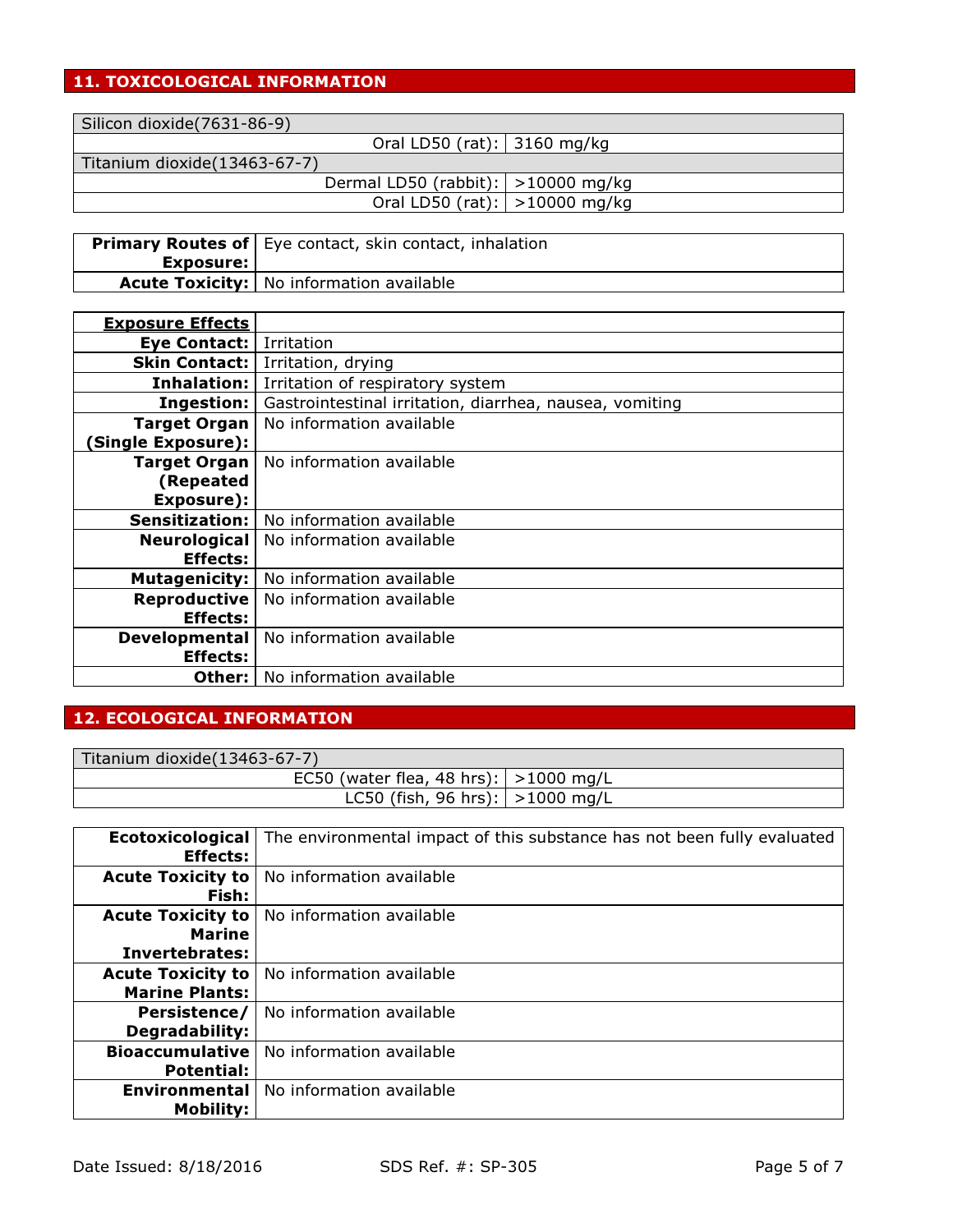#### 13. DISPOSAL CONSIDERATIONS

| <b>Disposal Method:</b> Dispose of in accordance with federal, state, provincial, and local |
|---------------------------------------------------------------------------------------------|
| regulations.                                                                                |

#### 14. TRANSPORT INFORMATION

| <b>DOT:</b> Not regulated       |
|---------------------------------|
| <b>ICAO/IATA:</b> Not regulated |
| <b>IMDG/IMO:</b> Not regulated  |

#### 15. REGULATORY INFORMATION

| <b>TSCA (US):</b> All components are listed or exempt    |
|----------------------------------------------------------|
| <b>DSL (Canada):</b> All components are listed or exempt |

| 311/312 Hazard        |     |
|-----------------------|-----|
| <b>Categories</b>     |     |
| Fire: No              |     |
| <b>Pressure</b>   No  |     |
| Generating:           |     |
| <b>Reactivity:</b> No |     |
| Acute:                | Yes |
| Chronic:              | Yes |

#### SARA 313

This material does not contain any hazardous components exceeding the reporting thresholds established by SARA Title III, Section 313.

| <b>State Right-to-Know</b> |                   |    |    |           |    |
|----------------------------|-------------------|----|----|-----------|----|
| <b>Chemical Name</b>       | <b>CAS Number</b> | MА | NJ | <b>PA</b> | RI |
| Calcium carbonate          | 1317-65-3         |    |    |           |    |
| Ammonium hydroxide         | 1336-21-6         |    |    |           |    |
| Silicon dioxide            | 7631-86-9         |    |    |           |    |
| Titanium dioxide           | 13463-67-7        |    |    |           |    |
| Talc                       | 14807-96-6        |    |    |           |    |
| Crystalline silica         | 14808-60-7        |    |    |           |    |

**California** | This product may contain small amounts of materials known to the state **Proposition 65:** of California to cause cancer or reproductive harm